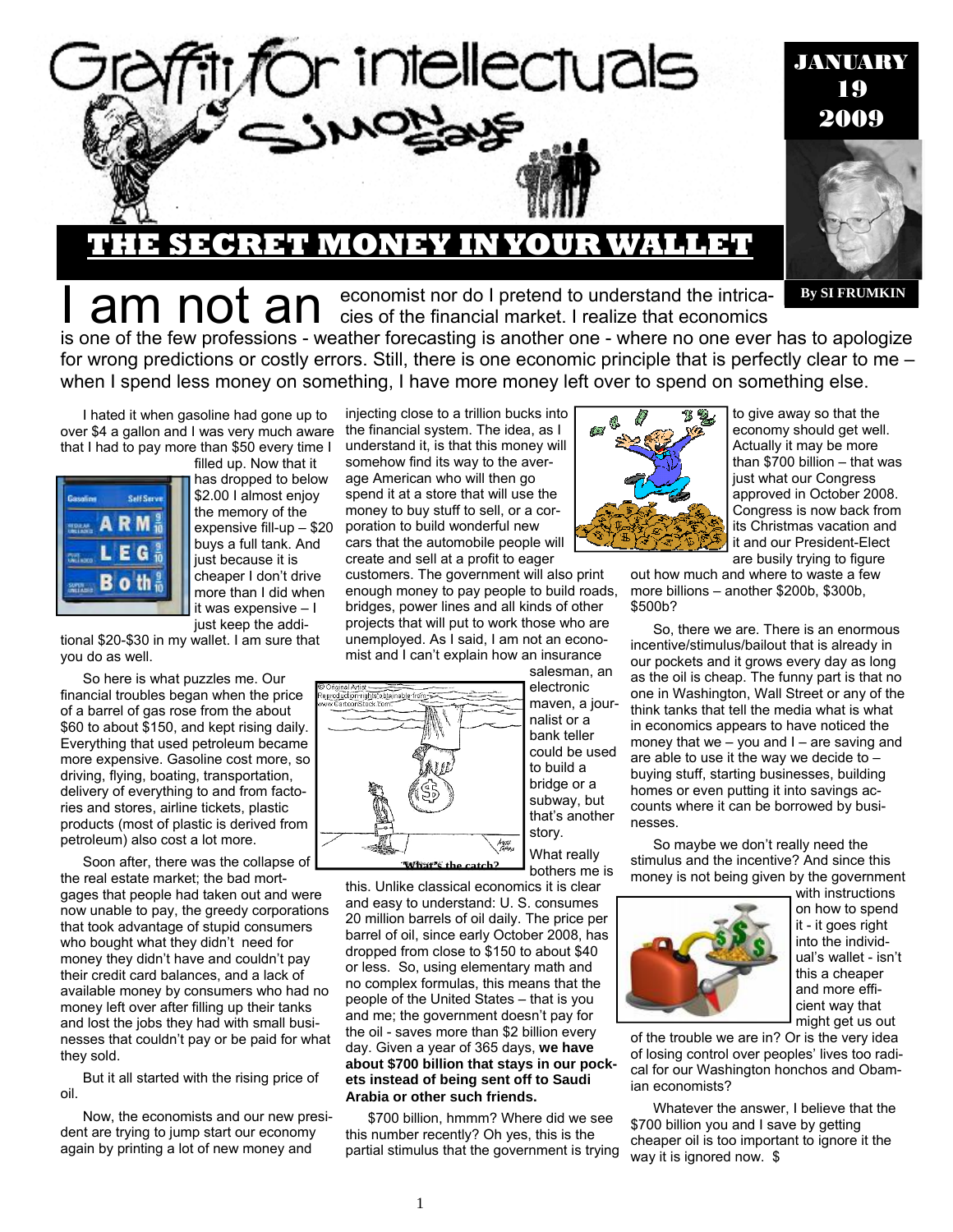# **MY DEATH SENTENCE**

# By Si Frumkin, ex-prisoner 82191, KZ Dachau / Arbeitslager Kaufering 1

I was sentenced to death when I was 10-years old. Four years later the sentence was lifted by American tanks that burst into Dachau, just 20 days after my father had died there. Neither I nor my parents deserved the death sentence. We hadn't done anything criminal. Being born was our crime; nothing we did or didn't do after coming into the world made the slightest difference – we were Jews and all Jews had to die.

This was the law of the lands where the swastika banner flew proudly. The 1000-year Reich lasted just 12 years; then the lights went on again all over Europe for a brighter, happier, productive future for those who had lived through it.

I was just 14-years old. I had memories but, more importantly, I had hope. I

had hope that what I had lived through would not be repeated, that I would live a normal life like everybody else – Jew and non-Jew, that I would acquire knowledge I could pass on to others – including, I hoped, my children and their children, that I

could do something that might make my world – and everyone else's - a better place to live in.

My hopes became reality after I came to America at the age of 18. I graduated college, got a job, bought a house, fathered children, made friends, became involved in humanitarian causes, and loved and appreciated the wonderful country that gave me the opportunity – and the inalienable right - to pursue happiness.

It had never occurred to me that there might come a time when I and my family might be sentenced to death once again for the crime of being born Jewish. It never crossed my mind that the world would once again be hearing the shouts of *"Kill the Jews*" and "*Jews to the ovens!"* I realized that there were some who hated Jews but I was sure that this was a tiny, mindless, insignificant minority – surely smaller in numbers than those who believed the Earth was flat or that Elvis was alive.

## I was wrong.

Hatred is with us again. The legions of haters are proudly waving their flags and

flaunting their slogans around the globe. And just like the nazis of seventy years ago they are not bashful or apologetic in disseminating the ideology of mass murder. They are dedicated, enthusiastic, committed, and ready to die for their deadly doctrine. One of their religious leaders put it best: "*We love death as much as the Jews and Christians love life!"* 

> A less literate, young man at a New York demonstration was even more frightening by waving a misspelled placard that demanded, *"Kill All Juice!"* The photo brings a smile to most that see it on the internet but it isn't funny. We know that he doesn't

want to kill orange juice – he wants to kill me, my children and grandchildren

and all those other "*juice".* 

In Fort Lauderdale, on December 30, hundreds of anti-Israel demonstrators protested the Israeli military operation in Gaza. Their hatred encompassed all Jews – *"Go Back to the Ovens! You Need a Big Oven"*  and *"Kill All Jews!"* (this time spelled correctly), read their placards.

Pamphlets in Denmark demand, *"Kill Israel's Peo-*

*ple",* and on the reverse, less correctly, "*Kill Jewish People Evry Where in Ther World".* In Mumbai, a city with very few Jews, the Islamic terrorists went to the trouble to find a tiny, unmarked Chabad facility to slaughter the 6 Jews there. In Britain the police are unable to guarantee security for Jewish schools. In Amsterdam, in January, a crowd at a rally chant*e*d *"Hamas! Hamas! Jews to the Gas!"* In Belgium, pro-Hamas demonstrators burned a public menorah and painted swastikas on



Jewish-owned shops. In Berlin, the police chief warned Jews not to wear scull caps in public and avoid "acting Jewish". In France, a burning car was rammed into a Toulouse synagogue. In southern Sweden a Molotov cocktail was thrown into a synagogue. And there is more, everywhere…

> The hatred is not hiding. On the official Hamas website, on 12/31/08, there were calls for attacking Jews throughout the world, *"…a Jewish adolescent boy in an Australian synagogue, a Jewish minister in the Georgian government, a Jewish businessman in the New York Stock Exchange, an illiterate Jew from Ethiopia…they all belong to the same gang and the same nation…"* And Al-Qaeda's Ayman al-Zawahiri demanded that Jews be attacked worldwide, "… *everywhere you can reach them. Support your mujahedeen brothers and children against them."*

The British online forum "Ummah" asks, "*Have we got a* 

*list of top Jews we can target? Can someone post names and addresses?"* And, in response, "Saladin1970" gives a link to 100 top British Jews.

There are those who believe that this isn't anti-Semitism – just anti-Zionism. Here is a quote from a great and wise man: *"When people criticize Zionists they mean Jews. You are talking anti-Semitism"* (Martin Luther King, 1968).

I am worried.  $\Leftrightarrow$ 

FML

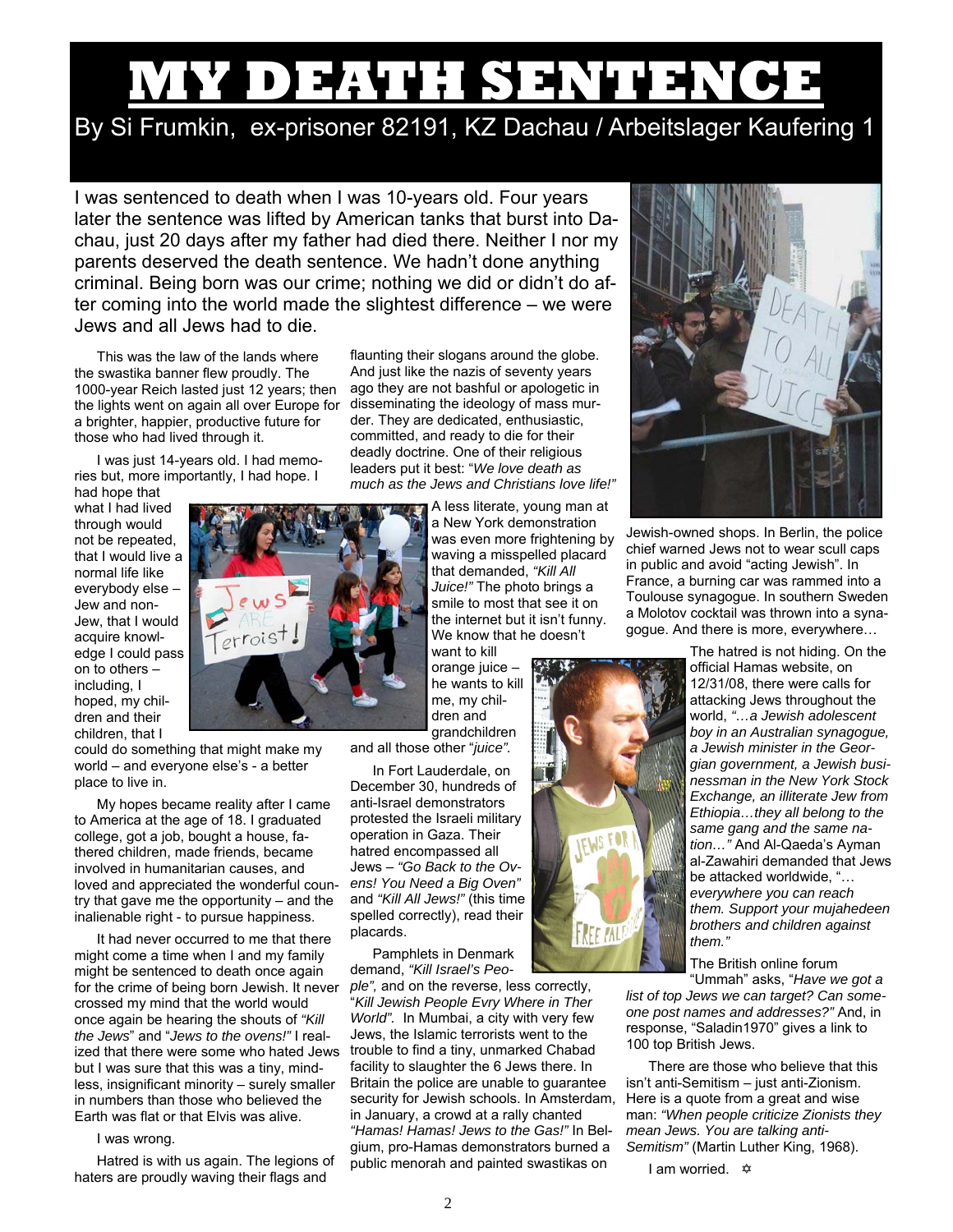## **THE PLAIN TRUTH ABOUT GLORIOUS CARBON DIOXIDE**  By Alan Caruba, Canada Free Press, January 4, 2009

Okay, children, LET's ALL SIT UP STRAIGHT AT OUR DESKS. WE ARE GOING TO BEGIN 2009

Why do we need to know about CO2? Because the President-elect, several of his choices for environmental and energy agencies, the Supreme Court and much of the U.S. Congress has no idea what they are talking about and, worse, want to pass legislation and regulations that will further bankrupt the United States of America.

### Do I have your attention now?

For the purpose of the lesson, I will be borrowing heavily from a paper on CO2 written by Robert A. Ashworth. It requires some understanding of science, but anyone with a reasonable education and common sense should be able to read it on their own. Ashworth is a chemical en-



gineer. Suffice it to say that if any of the nitwits babbling about CO2 and global warming

ever went

to any of the several dozen excellent websites that provide accurate scientific data and analysis, they would cease from their abusive manipulation of the public and perhaps find honest work. To begin at the beginning; at the heart of the global warming hoax is the United Nations Intergovernmental Panel on Climate Change. While it purports to represent the views of thousands of scientists, it does not. As Ashworth notes, "Most scientists do not agree with the CO2 global warming premise. In the United States 31,072 scientists, including the author, have signed a petition rejecting the Kyoto global warming agreement." An additional 1,000 scientists are being verified to be added to the list. Thousands more exist who find the assertion the CO2 will destroy the Earth totally absurd.

Here's what you need to know; if an increase in carbon dioxide (CO2) is directly related, i.e. causes changes in the Earth's temperature, there would be a direct correlation between the two. As CO2 rose, we would see a comparable rise in the Earth's temperature. This correlation does not exist.

Global warming liars, however, insist that CO2 builds up on the atmosphere over a 50 to 250 year period, but this is untrue. "Every year around April, increased CO2 absorption by plants in the Northern Hemisphere starts reducing the CO2 in the atmosphere," notes Ashworth, "and the reduction continues until around mid-to-late August when plants start to go



dormant."

"It is clear that nature reacts very fast in its consumption of carbon dioxide." Farmers call this the growing season, followed by the harvest season, followed by snow and cold

during which nothing grows. Modern civilization, beginning about 5,000 years ago, is predicated on the ability to provide food to both humans and livestock, all based on these obvious seasonal cycles.

The ancient Egyptians and Mayans understood the seasons, but they are apparently too difficult a concept for today's many ex-politicians, some PhD's, United Nation's flunkies, and high school teachers.

Warming and cooling cycles are well known throughout human history, reaching back to the days of ancient Rome. There were Viking settlements in Greenland because they arrived in warmer times. By 1410 the place froze up. Shakespeare lived during a Little Ice Age when the Thames would

freeze too. The man-made emissions of CO2 had nothing, zero, to do with these climate events.

The IPCC, however, with its agenda to tax and control energy use that produces CO2, is not based on either the obvious or more complex science involved. Its "data" is the invention of computer models that are deliberately manipulated to produce false results which, in turn, can be announced and repeated worldwide.

In March 2008, The Heartland Institute brought together more than 500 climatologists, meteorologists, economists, and others for two days of seminars and addresses that totally destroyed the IPCC's lies. It will do so again for a second time, March 8-10 of this year in New York City. Suffice it to say that the mainstream media did it best to ridicule or ignore the event and will no doubt do so again.

Here, then, is a fundamental fact about CO2 you need to commit to memory. "Nature absorbs 98.5% of the CO2

that is emitted by nature and man." Nature is a totally self-regulating mechanism that dwarfs any mindless effort to "control" the amount of CO2 produced by coal-fired utilities, steel manufacturers, autos and trucks, and gasoline fueled lawn mowers, not to forget fireplaces where logs glow or just about any human activity you can name, including exhaling two pounds of the stuff every day!

"Further," says Ashworth, "no regulation by man is necessary because CO2 is not a pollutant; it is part of the animalplant life cycle. Without it, life would not exist on Earth. Increased CO2 in the atmosphere increases plant growth, which is a very good thing during a period of world population growth and an increasing demand for food."



"Taxing carbon," Ashworth adds, "would do absolutely nothing to improve the climate but would be devastating hardship to the people of the world." For example, U.S. Representative John Dingell's plan to tax carbon would add 13% to the cost of electricity and 32% to the cost of gasoline; just what we need during a Recession that threatens to become a Depression.

Dr. Tim Ball, a former climatology professor at the University of Winnipeg, recently asked, "How many failed predictions, discredited assumptions and evidence of incorrect data are required before an idea loses credibility? CO2 is not causing warming or climate change. It is not a toxic substance or a pollutant."

It is time to rebuke everyone attempting to foist the global warming hoax and carbon taxes on the United States and the rest of the world. It is time let Congress and the White House know that Americans will not be ruled by laws that have no scientific merit. Ω